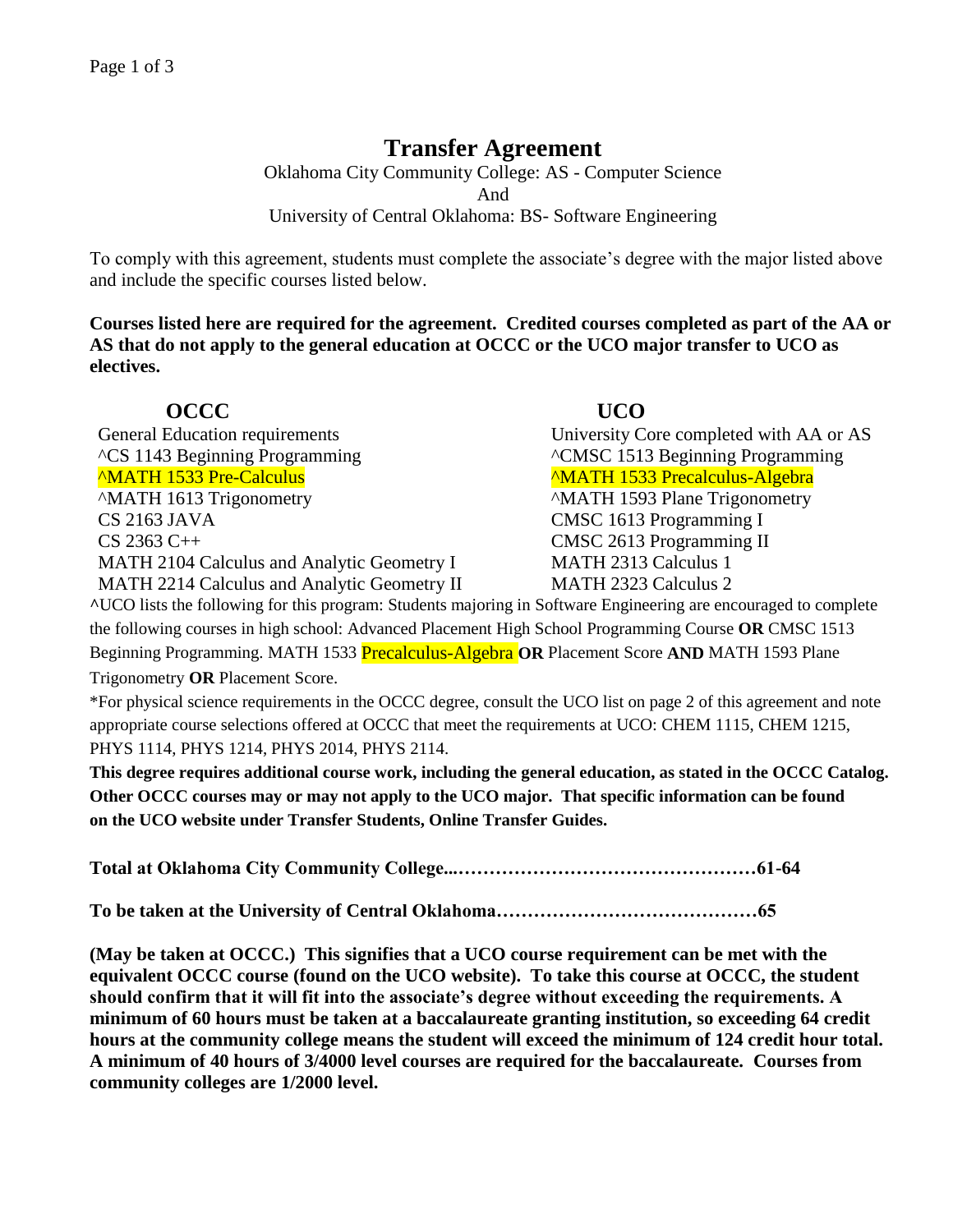Page 2 of 3

Major Requirements

Software Engineering ……………………………………………………………65 Required............................................................................................. 42 ^CMSC 1621 Programming I Laboratory ^CMSC 2123 Discrete Structures ^ CMSC 2621 Programming II Laboratory ^CMSC 2833 Computer Organization I ^SE 3103 Object Oriented Software Design and Construction ^CMSC 3613 Data Structures and Algorithms ^CMSC 4003 Applications of Database Management Systems ^SE 4283 Software Engineering I ^CMSC 4323 Computer and Network Security ^CMSC 4401 Ethics in Computing ^SE 4423 Software Engineering II ASE 4433 Software Architecture and Design<br>ASE 4513 Software Engineering Senior Proje  $^{\wedge}$ SE 4513 Software Engineering Senior Project \*<br>  $^{\wedge}$ MATH 2333 Calculus 3 (May be taken at OCCC.) ^MATH 2333 Calculus 3 **(May be taken at OCCC.)** Linear Algebra ^STAT 2113 Statistical Methods OR **(May be taken at OCCC.)** ^STAT 2103 Introduction to Statistics for Sciences **OR** ^STAT 4113 Mathematical Statistics 1 ^ A grade of 'C' or better must be earned in all required CMSC, SE, MATH and STAT courses. \* SE 4513 is recommended to be taken in the last semester prior to graduation. Elective Science/Math courses………………………………….**8-11 (May be taken at OCCC.)**  Select a minimum of eight (8) hours including at least one of the CHEM or PHY lab courses: CHEM 1103 General Chemistry I CHEM 1112 General Chemistry I Recitation/Laboratory CHEM 1223 General Chemistry II CHEM 1232 General Chemistry II Recitation/Laboratory PHY 1114 General Physics I and Laboratory PHY 1214 General Physics II and Laboratory PHY 2014 Physics for Science & Engineering I and Lab PHY 2114 Physics for Science & Engineering II and Lab Any non-required 2/3/4000 level MATH or STAT courses with the following exceptions: MATH 2013, 2053, 2113, 2123, 2133, 2153, 2743, 3323, or 4843. Elective Courses................................................................................... 9 Choose nine (9) hours from one of the two application areas: Application Development<br>CMSC 3413 Enterpri<br>CMSC 4133 Concept **Enterprise Programming** CMSC 4133 Concepts of Artificial Intelligence<br>CMSC 4303 Mobile Apps Programming CMSC 4303 Mobile Apps Programming<br>CMSC 4373 Web Server Programming Web Server Programming System Development CMSC 4023 Programming Languages CMSC 4063 Networks<br>CMSC 4153 Operating CMSC 4153 Operating Systems<br>CMSC 4173 Translator Design Translator Design CMSC 4193 Introduction to Robotics Elective CMSC or SE Courses............................................................. 6 Any 3/4000 level CMSC or SE courses except CMSC 4513 No more than three (3) hours of Internship and Individual Study combined may be used to satisfy the CMSC or SE elective requirement. Credit cannot be received for both CMSC 3303 and SE 4283.

**Electives to bring total to……………………………………………………………………..……….124** 

Average in (a) all college course work, (b) course work at UCO, and (c) major courses………… 2.00